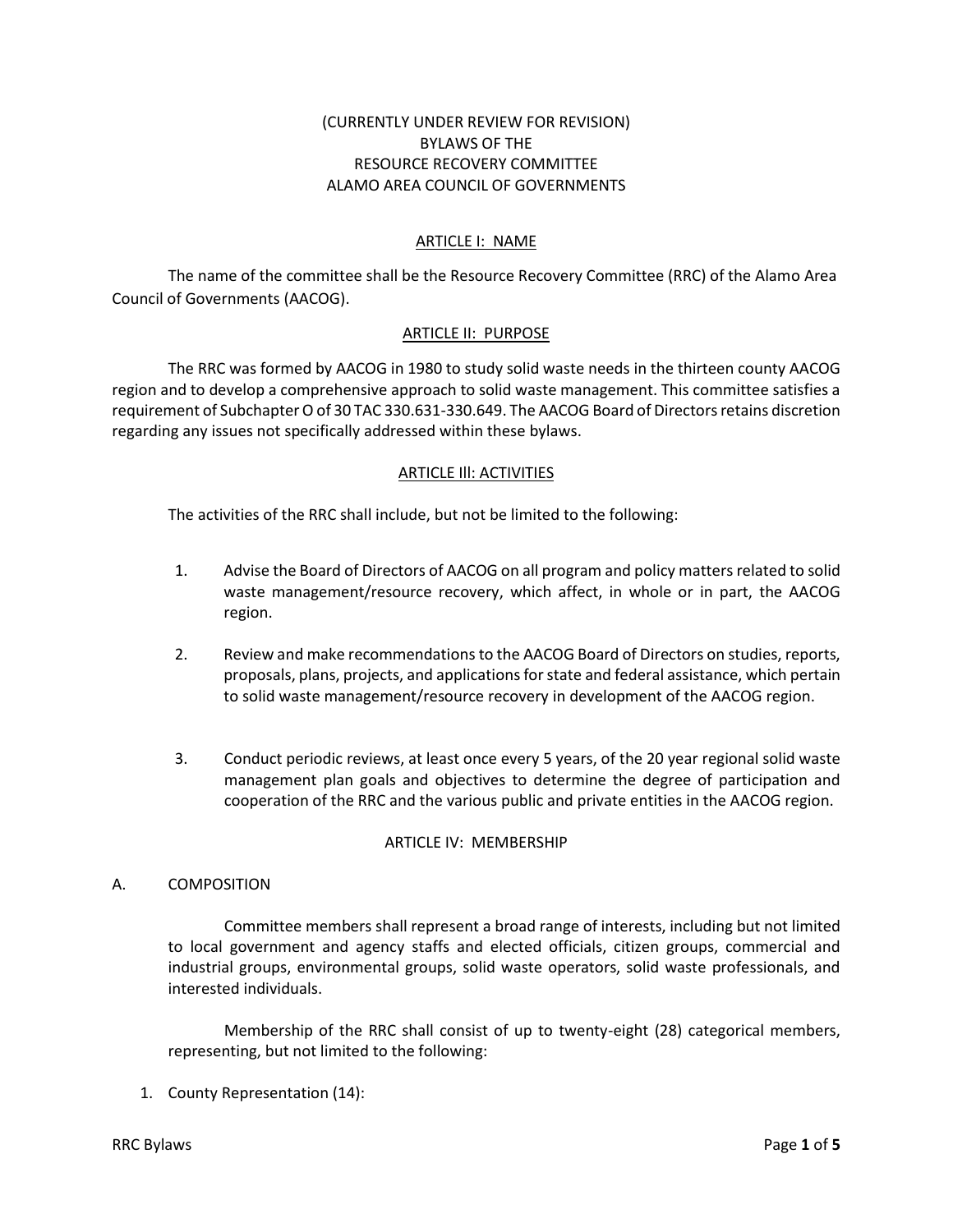Atascosa County: 1 Bandera County: 1 Bexar County: 2 Comal County: 1 Frio County: 1 Gillespie County: 1 Guadalupe County: 1 Karnes County: 1 Kendal County: 1 Kerr County: 1 Medina County: 1 McMullen County: 1 Wilson County: 1

2. City Representation (6):

City of San Antonio: 2 Greater Bexar County Council of Cities (GBCCC): 1 Group A cities – Atascosa, Frio, McMullen, Medina: 1 Group B cities – Comal, Guadalupe, Karnes and Wilson: 1 Group C cities – Bandera, Gillespie, Kendall and Kerr: 1

- 3. At-Large Regional Representation (5): Private Operators: 3 Citizen/Environmental Groups: 1 Education/Economic Development: 1
- 4. Ex-Officio/Non-voting (advisory role) (3): TCEQ: 2 AACOG: 1

Each member government in the AACOG region shall have the opportunity to nominate at least one representative. The AACOG Board of Directors may recommend members to fill vacancies based on vacant category, and the RRC may also-recommend at-large regional representation nominees. From these nominations, a list of recommended members will be submitted to the AACOG Board for approval. The membership will reflect as closely as possible the participation required by the Texas Commission on Environmental Quality (TCEQ) and represent a balance between urban and rural interests.

Representatives of interests not otherwise serving on the Committee may be invited to serve in ex-officio, non-voting capacity to provide advisory assistance to the RRC and serve at the discretion of the committee.

#### B. ALTERNATE MEMBERS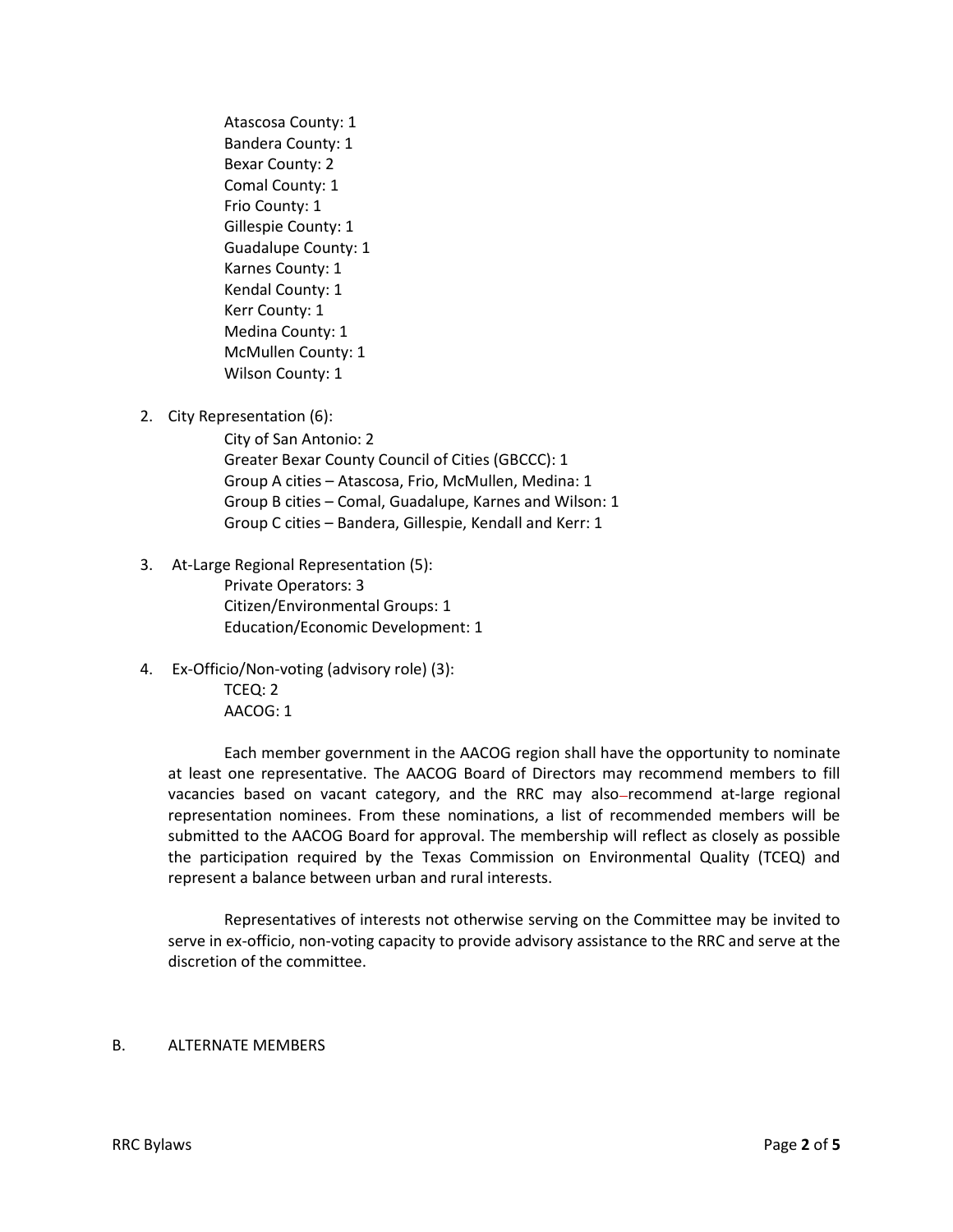All members of the RRC may recommend an alternate member in writing to the RRC. The alternate member shall meet, as closely as possible, the membership requirements of the regular member. All alternates must be approved by the AACOG Board of Directors.

Alternate members shall be afforded meeting notification and attendance privileges, and shall have voting privileges in the absence of the regular member. If the regular member terminates prior to the end of the appointed term, the alternate member shall succeed to full RRC membership for the remainder of an unexpired term, but shall not succeed to any committee office held by a member who resigns.

#### C. MEMBERSHIP TERMS AND ATTENDANCE REQUIREMENTS

All members shall be appointed by the AACOG Board of Directors, upon prior recommendation of RRC, and shall serve for a period of three (3) years. Members may be reappointed and shall serve staggered terms.

Any member or alternate member may resign from RRC at any time by submitting a written resignation to the Committee Chairperson.

To remain a participant in the RRC, each member cannot miss more than 3 consecutive meetings. At the beginning of each meeting, the Chairperson will take roll and that roll will become part of the minutes. A member will be considered present if the member or designated alternate is in attendance.

If a member misses 3 unexcused consecutive meetings, AACOG staff will contact the entity the member represents regarded their continued participation in the RRC. AACOG will report all attendance violations and subsequent responses from the represented entity to the RRC. The RRC may decide to either retain the member or send a recommendation to the AACOG Board for replacement of the member on the RRC.

Meetings shall be held at least once per quarter. Written notice of all meetings shall be made ten (10) business days prior to the date of the meeting.

Special meetings, in addition to regularly scheduled meetings, shall be held whenever necessary and called by the RRC Chairperson. Notice of such meetings shall be the same as for regular meetings, except that only 72 hour notice shall be required. Absence from a special meeting shall not count against a member's attendance record. When possible, cancellation of meetings will be done in advance by regular U.S. postal service, electronic mail, or phone (including text).

All communications shall, where practical, be conducted by means of regular U.S. postal service, electronic mail, or phone (including text). Lack of receipt of such U.S. postal service, electronic mail, or phone (including text) shall not make void or negate otherwise legitimate action of RRC.

D. ETHICS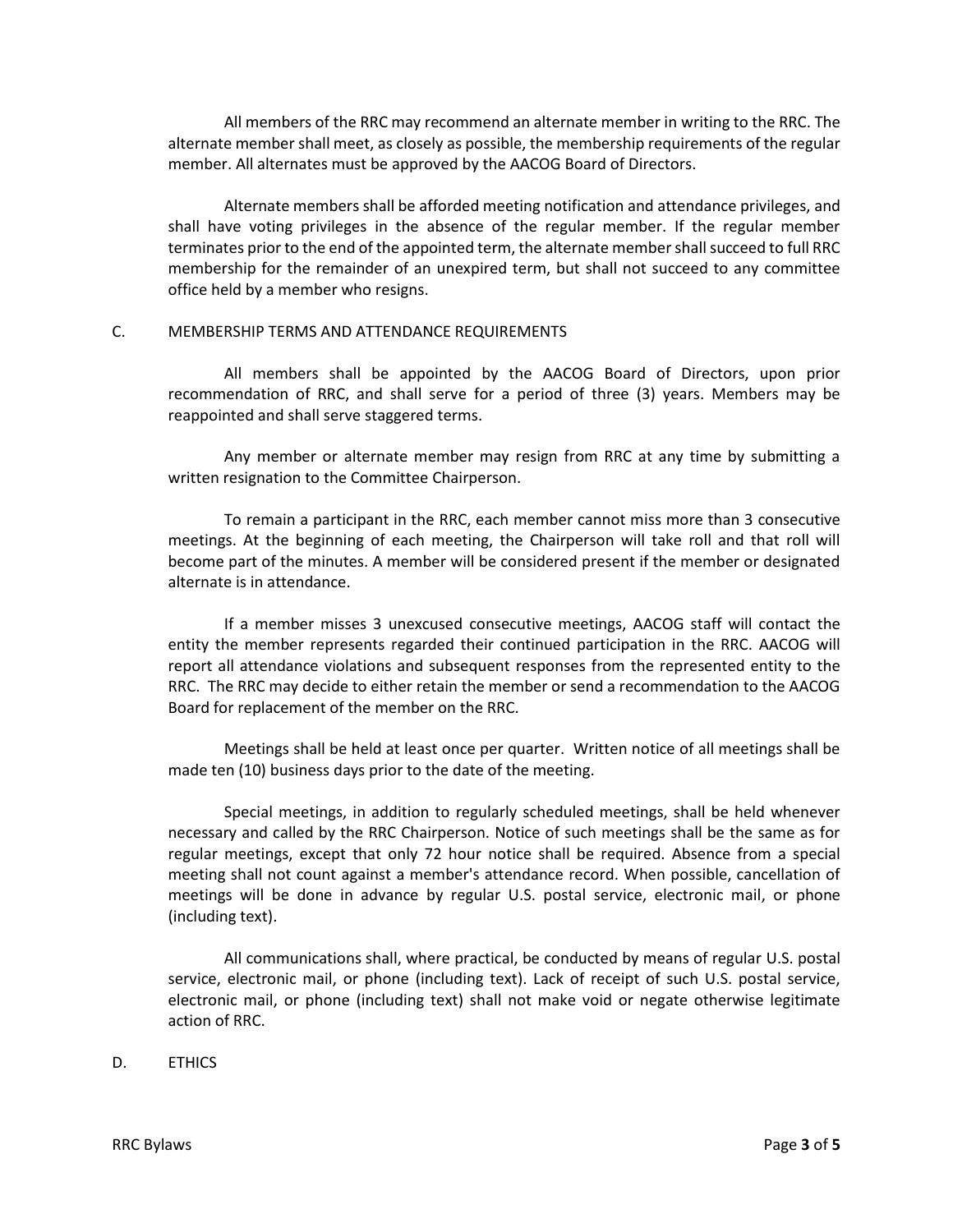All Resource Recovery Committee (RRC) members have a general responsibility to represent the best interests of their local government, private industry, or citizen/public interest group as well as the goals and objectives of the RRC. In accordance with Article III.2, each RRC member shall score grant applications in a fair and equitable manner.

RRC members and alternates must declare any conflict of interest or vested interest in any issue (including grant applications) being reviewed. A RRC member who has stated a conflict of interest or vested interest in any issue or grant application shall not vote on that issue or score that application.. A vested interest or conflict of interest shall be considered to exist if a person has an association through employment, contract, subcontract, or as a consultant, owner, board member, committee member, etc., with the issue or grant application being reviewed.

RRC members shall not score their own grant application. The member shall not make an oral presentation, answer questions, or provide follow up information if requested. A member's action of abstention shall be noted in the meeting minutes.

### E. QUALIFICATIONS

To serve on the RRC, members should have experience in the solid waste, sustainability, resource recovery, or related industries. Members should also have an understanding of local and regional issues and infrastructure of at least one of the aforementioned industries.

### ARTICLE V: SUBCOMMITTEES

Subcommittees and ad hoc subcommittees shall be appointed by the Chairperson of RRC. No subcommittee shall exceed ten members. A RRC member shall chair the subcommittee.

When appropriate, non-RRC members may be invited to serve on a subcommittee but may number no more than one-third of the membership.

## ARTICLE VI: OFFIC£RS

The Chairperson, Vice-Chairperson, and any other officer(s) deemed necessary shall be elected for a three-year term by majority vote of members in good standing of RRC. Term of officers is contingent upon their term of appointment.

Should the Chairperson not complete his/her term, the Vice-Chairperson shall assume the position of Chairperson, contingent on the term of appointment.

The Chairperson shall preside at all meetings of the RRC, perform all duties common to the office, and such other duties as the AACOG Board of Directors shall designate from time to time. The Chairperson of the RRC shall not serve as Chairperson on any other AACOG committee.

The Vice-Chairperson shall be vested with all the powers to perform all of the duties of the Chairperson in event of the Chairperson's absence or resignation. In the event of the Chairperson's resignation, a new Vice-Chairperson will be elected by the RRC.

#### ARTICLE VII: QUORUM